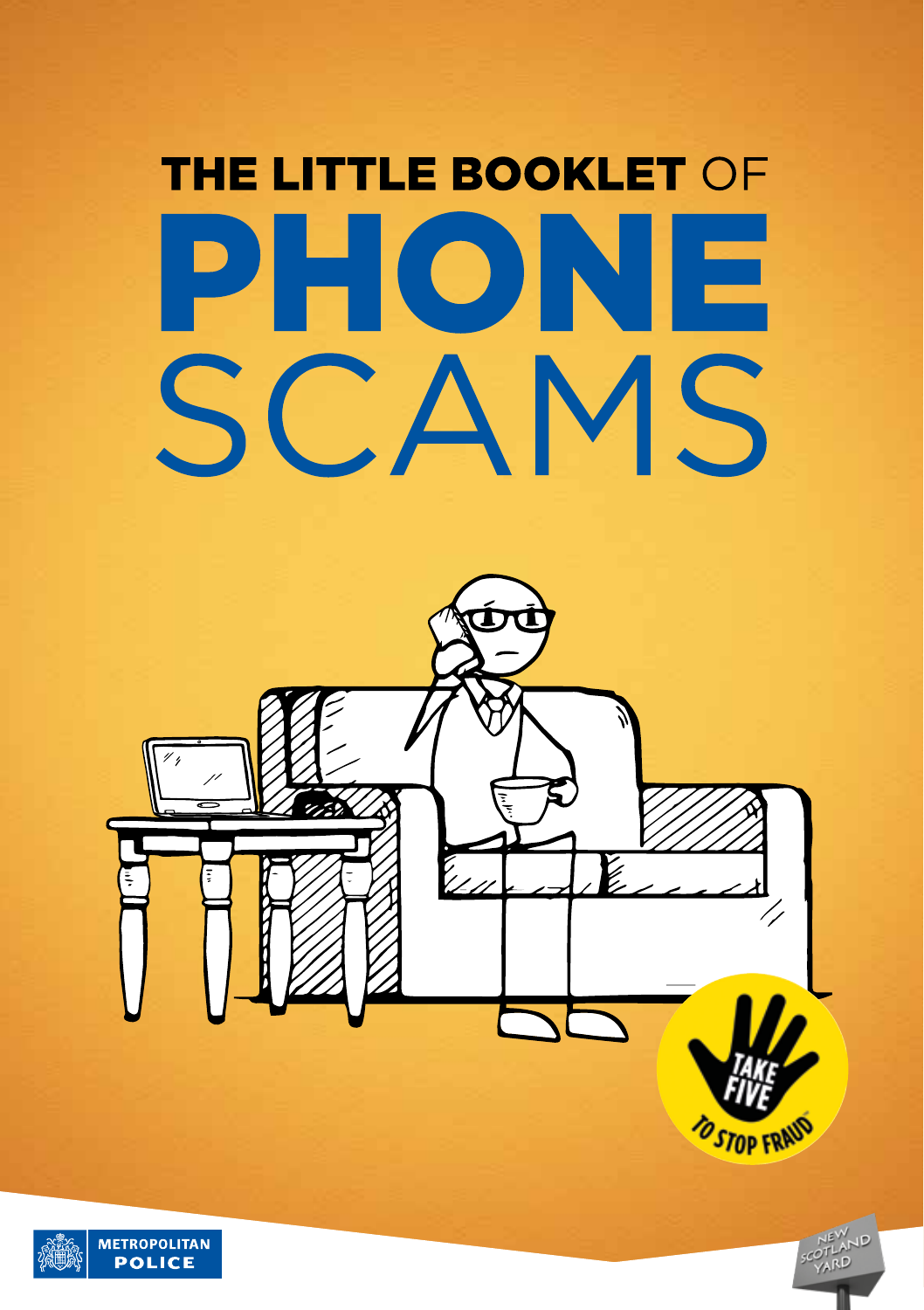#### **THE TOP 3 PHONE SCAMS** PHONE SCAMS

**Nearly a third of all fraud is committed over the telephone.**

National Fraud Intelligence Bureau

**Criminals can impersonate your bank, the police, tax office, investment or software companies and other trusted organisations. They will try to convince you to part with your money.**

**Hang up on cold calls from any business/authority, then 'Take Five' to check it out as genuine via a trusted source.**

**The three most common scams are:**

- **1.** Your computer has a problem
- **2.** A fraud investigation
- **3.** An investment opportunity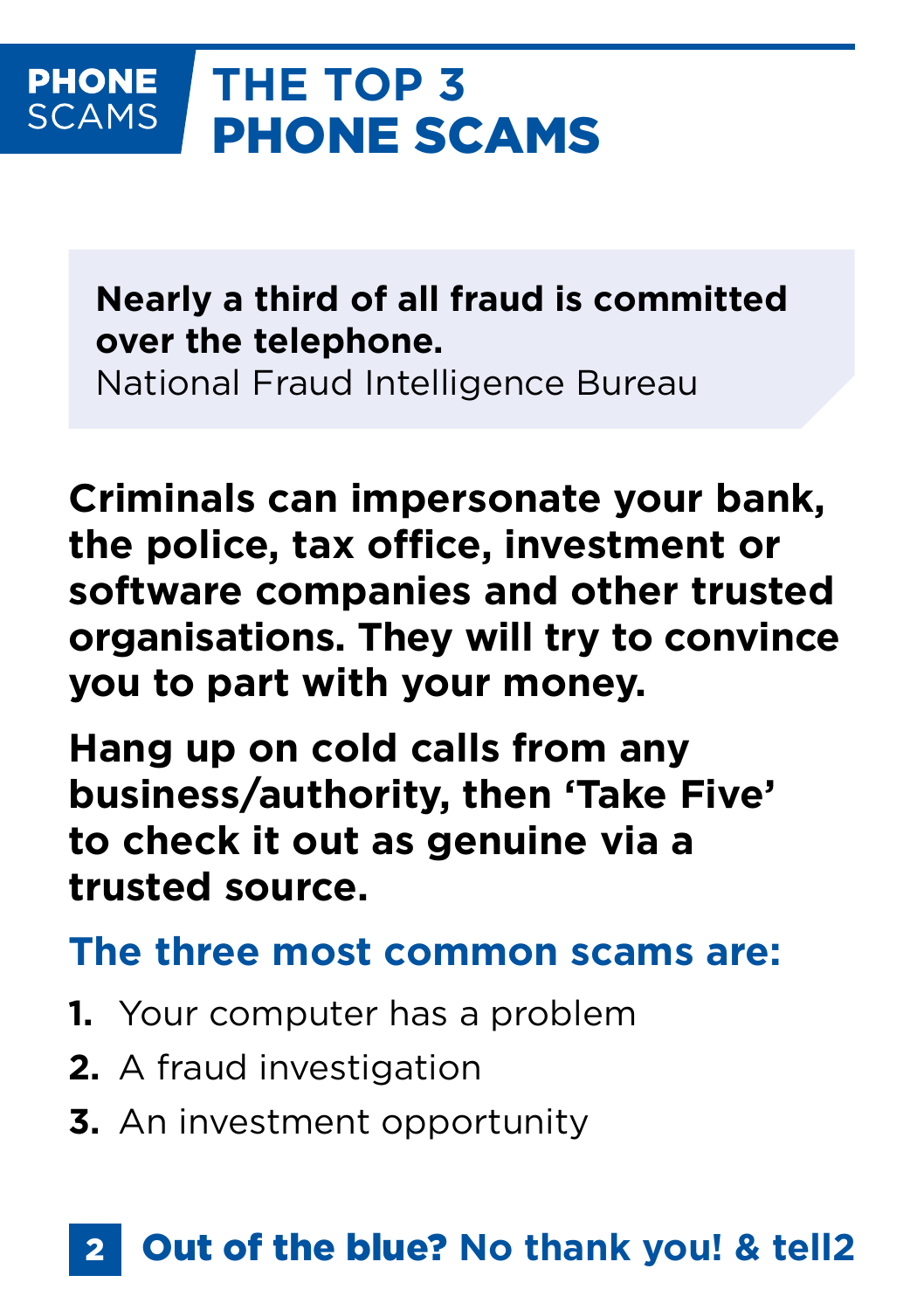## **Fraudster's tactics**

Criminals can disguise their phone number to make it look like it's from a bank, the tax office, the police… or anyone.



They can call you with what looks like a genuine phone number.



They will keep your landline open by not hanging up and even play a dialling tone over the phone.



They can text messages requesting you call them, or click on a link. These messages usually appear in the same text thread as genuine messages.



And send website links which can steal your data and money when you click on them.

Never trust the caller ID display on your phone, it lies to you!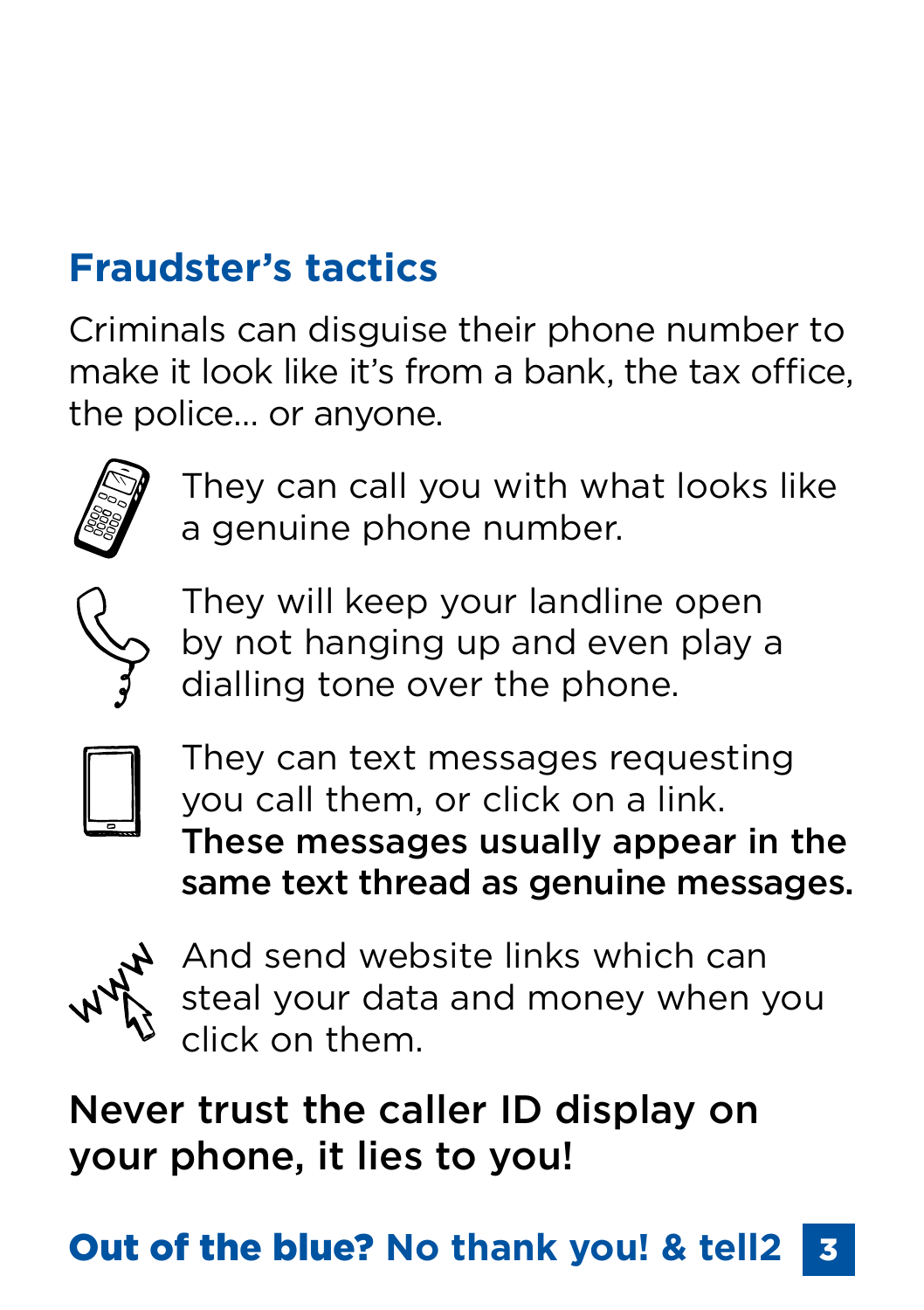### **SCAM 1 PHONE SCAMS** A COMPUTER PROBLEM

# THE CLAIM

### **You have a problem with your computer.**

Criminals may call and claim that there are problems with your computer or internet. They claim to be your computer manufacturer, telephone or internet service provider and suggest they can help you.

# THE SCAM

They instruct you to download a program which gives the criminal remote access to your computer.

They can then access your bank details, data and passwords.

#### 4 Out of the blue? **No thank you! & tell2**

€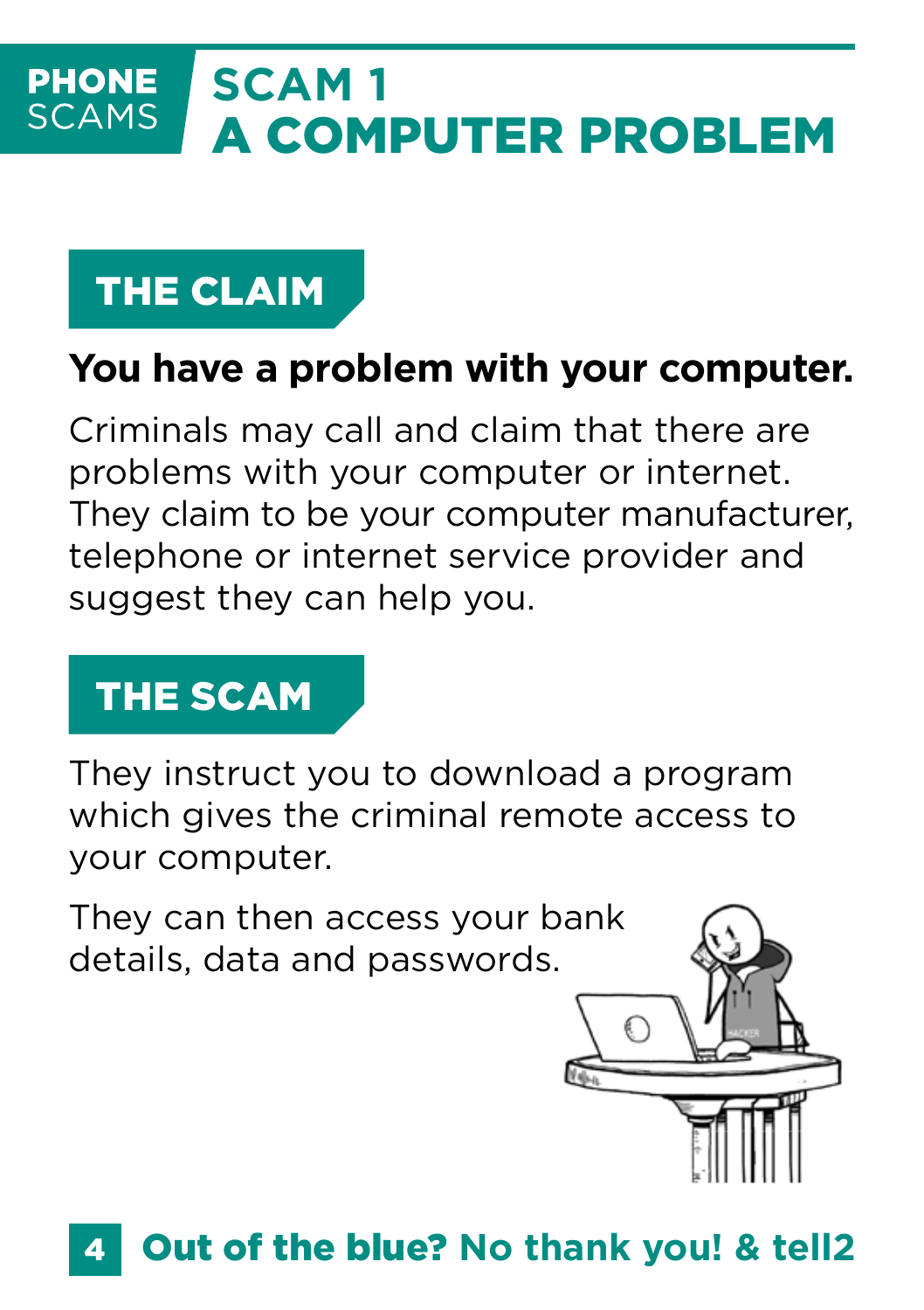### **Protect yourself**

- $\bigwedge$ If you receive a call like this hang up. 'Take Five' and verify via a trusted method, not via numbers given in the call.
- $\bigwedge$ Never allow anyone to remotely access your computer.
- $\Lambda$ Do not download software on the request of a phone caller.
- $\bigwedge$ A genuine service provider will never call you out of the blue regarding issues with your computer.
- $\bigwedge$ If you are having issues with your computer, contact the retailer you purchased it from.
- $\Delta$ If you are having problems with your internet connection, contact your internet provider.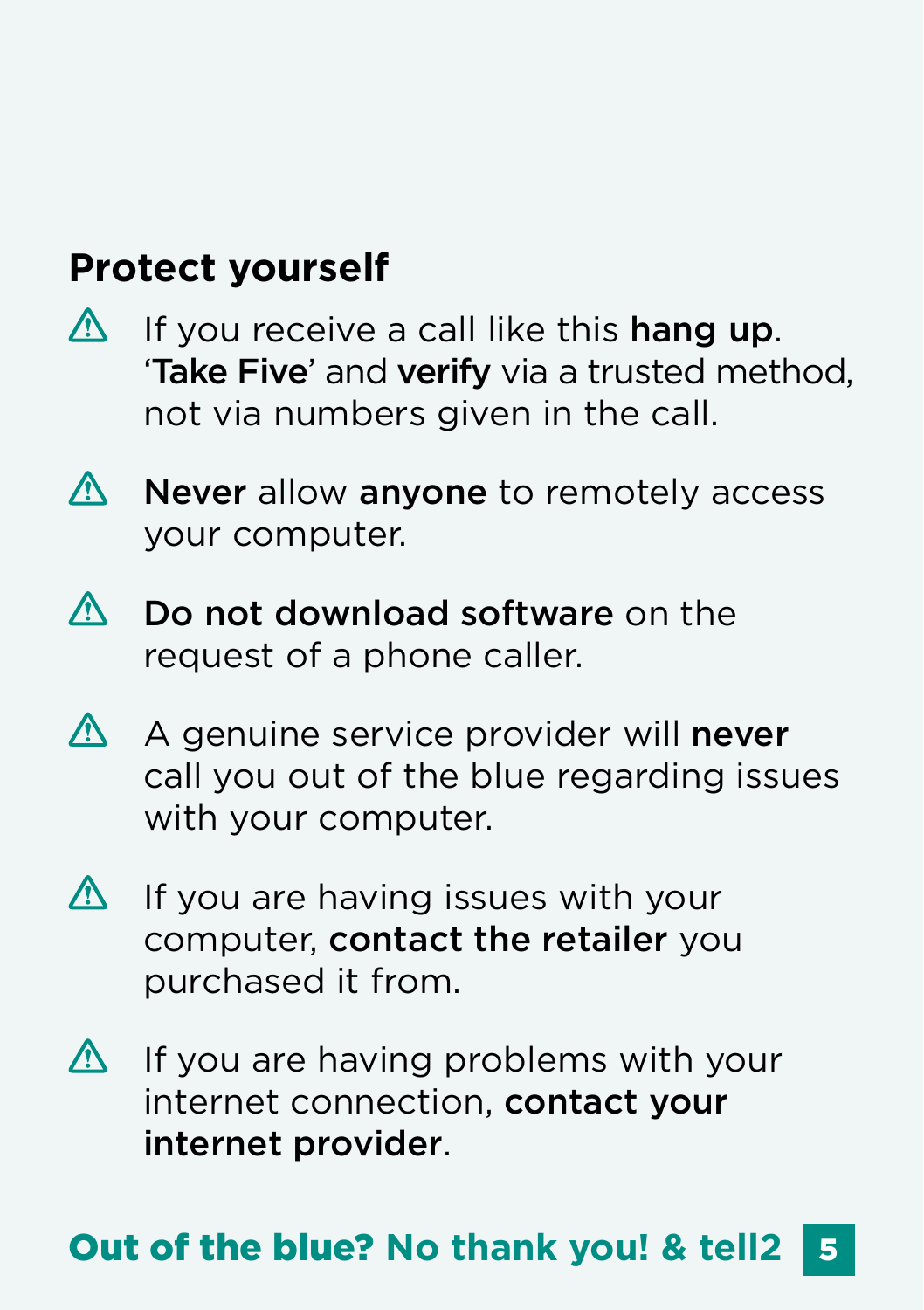### **PHONE SCAM 2 SCAMS** A FRAUD INVESTIGATION

# THE CLAIM

### **Your bank account has been compromised.**

Criminals may call and claim to be from your bank, the tax office or police and claim there is a problem with your bank account.

They often state there are corrupt staff at your bank, or criminals have cloned your bank cards and request your assistance with the investigation.

### THE SCAM

They instruct you to transfer money into a secure account, provide cash, high value goods (like watches) or vouchers to a courier.

They tell you the account is in your name but in fact it belongs to the criminal! and the courier delivers your cash, cards and purchased items to the criminals.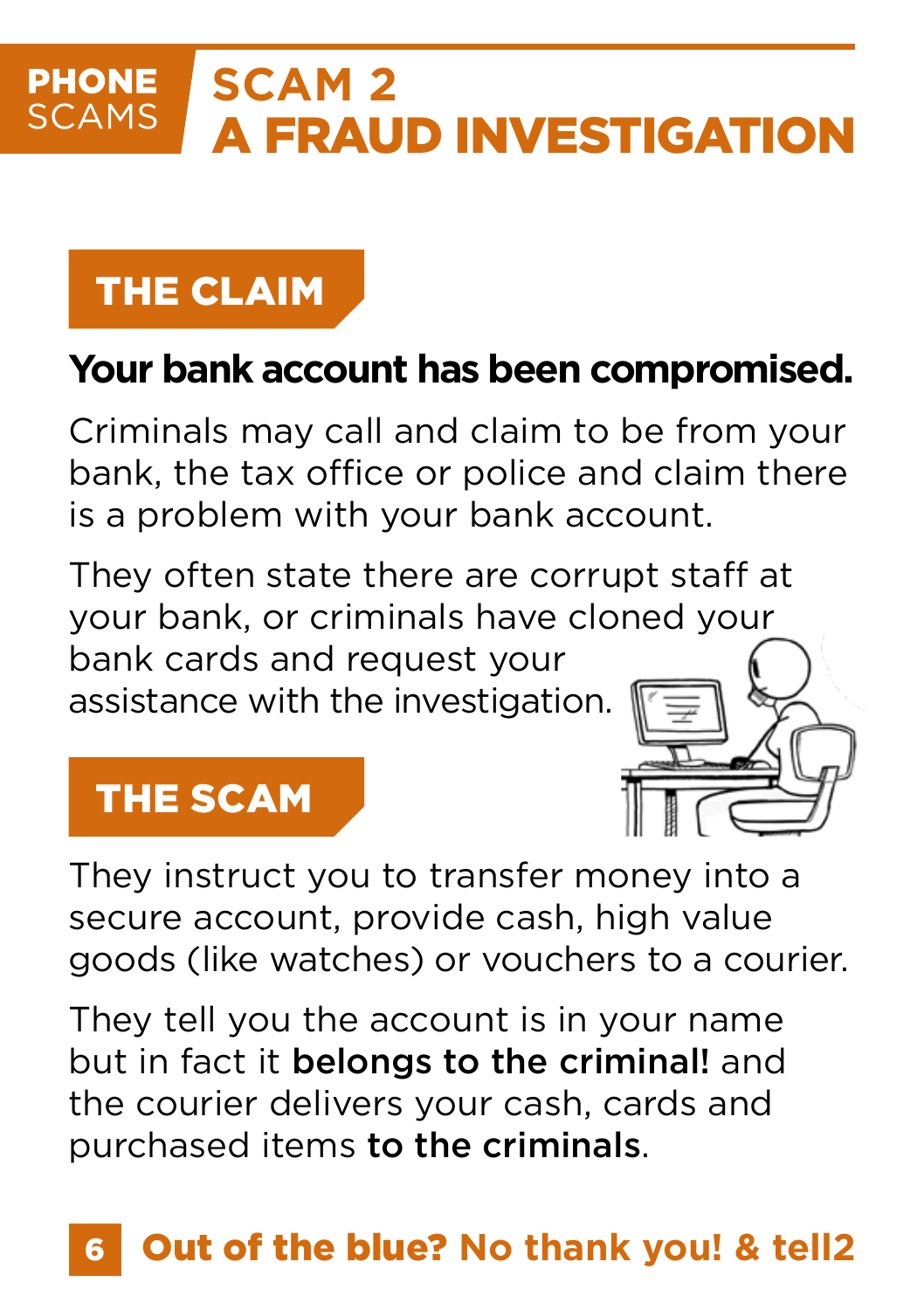### **Protect yourself**

- $\bigwedge$ If you receive a call like this hang up. 'Take Five' and verify via a trusted method, not via numbers given in the call.
- Λ. Your bank, the tax office or the police will never ask you to transfer or withdraw money or buy items on their behalf.
- **A** Your bank, the tax office or the police will **never** attend your home to collect your cash, bank cards or ask for your pin.
- **/\** Speak to friends or family if you are unsure.
- Never share your PIN with anyone. Λ Not even by tapping it into the keypad on your phone.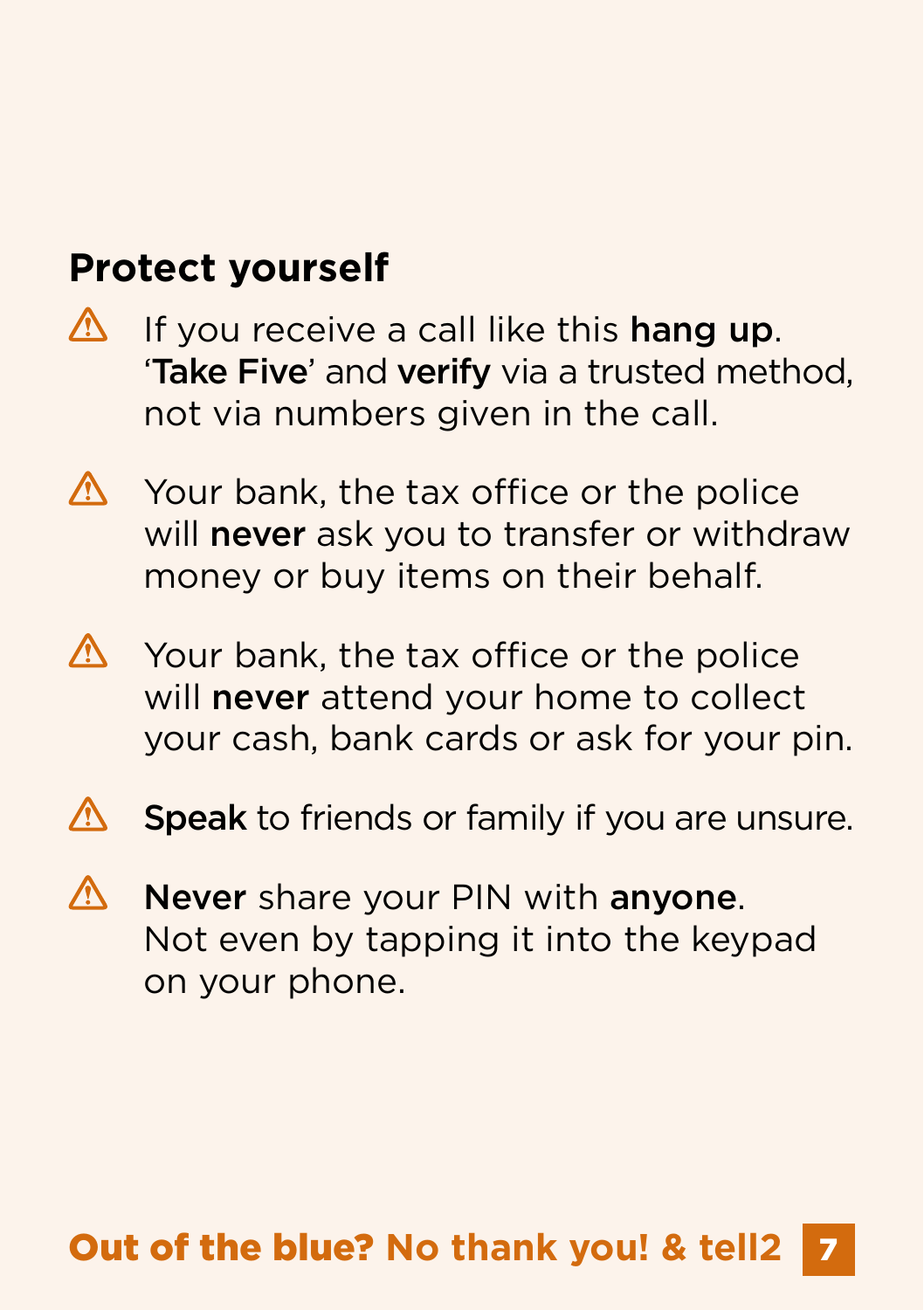### **PHONE SCAM 3 SCAMS** AN INVESTMENT **OPPORTUNITY**

# THE CLAIM

### **We have an investment opportunity for you!**

Criminals may call you to persuade you to invest in all kinds of products, including diamonds, wine or art.

They offer low risk and high rates of return, claiming it's a once in a lifetime opportunity and you'll have to act quickly.

# THE SCAM

If you do invest, the criminals will often request further 'transport' and 'storage' costs.

These investments do not exist.

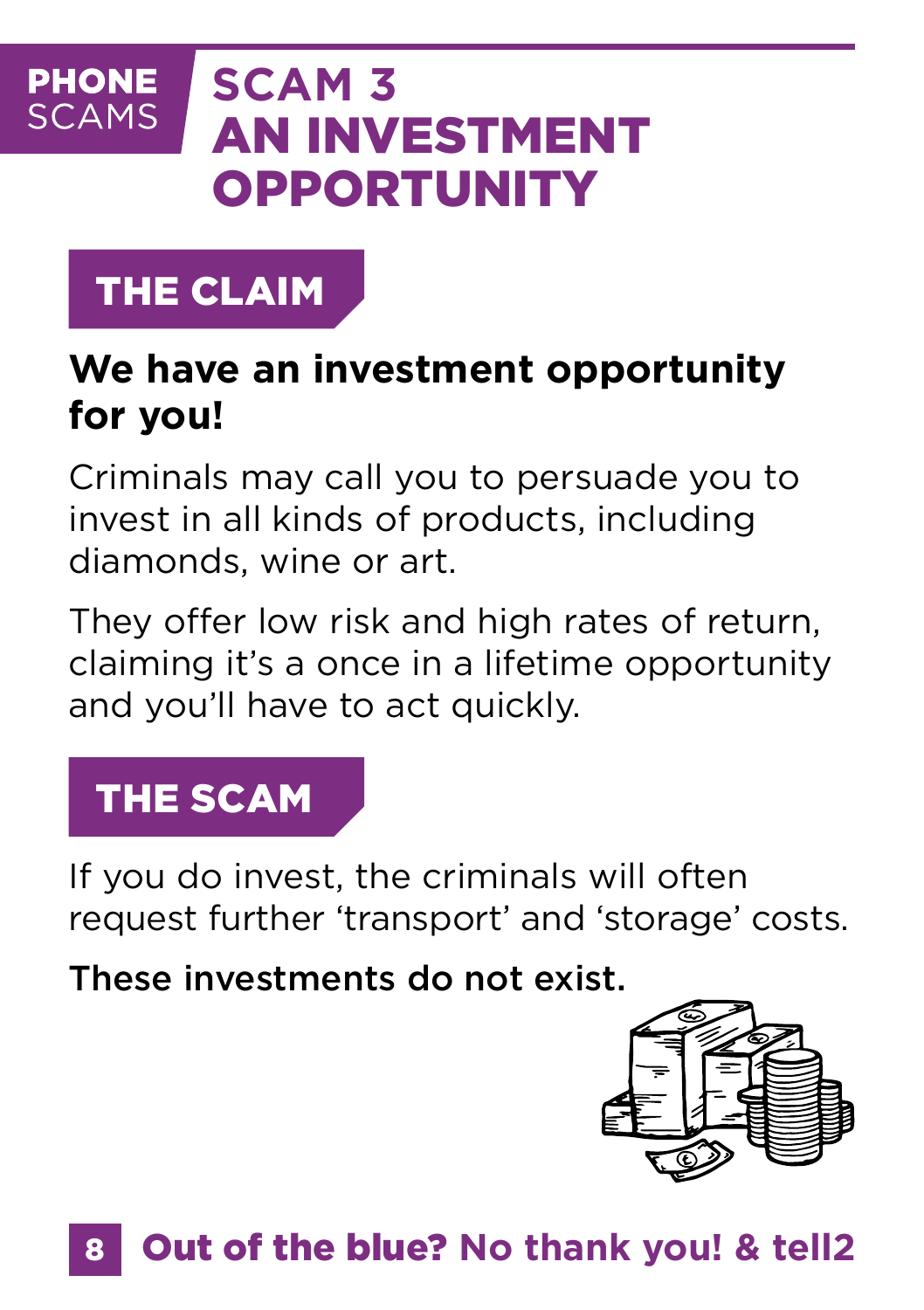### **Protect yourself**

- $\bigwedge$ If you receive a call like this hang up. 'Take Five' and verify via a trusted method, not via numbers given in the call.
- $\bigwedge$ Genuine investment companies will not cold call you.
- $\bigwedge$ Don't be pressured into making a quick decision and seek *impartial* financial advice before committing to any investment.
- $\triangle$  There are no 'get rich quick' schemes. If it sounds too good to be true, it probably is.
- **A** When investing with genuine companies research what you have been offered and the investment company. Speak to the Financial Conduct Authority if you have concerns. Call 0800 111 6768 or visit www.fca.org.uk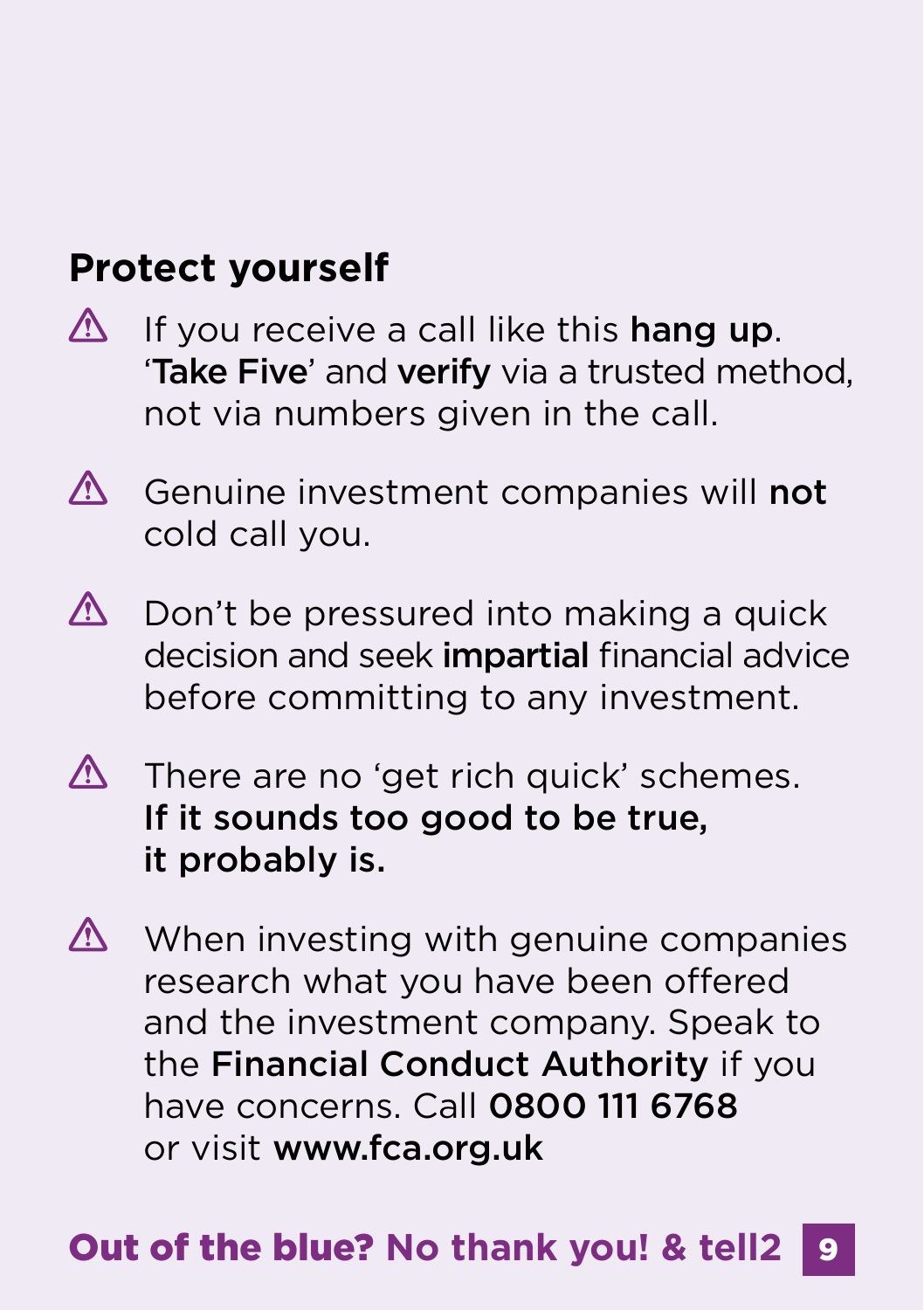Always report scams and fraud to Action Fraud, either online at www.actionfraud.police.uk or by telephone on 0300 123 2040. Every report;

Assists police investigations, provides intelligence, informs national alerts that protect all communities, disrupts criminals and reduces harm.

Contact police directly on 101 or 999 in an emergency.

Forward any scam text messages to Ofcom on 7726 (free of charge).

All major phone companies provide a call blocker service. This should help screen out most phone scams shown in this booklet. Contact your telephone service provider to find out more.

Don't assume others in your life know the information you've read here. Tell2 friends and family and together we can protect many.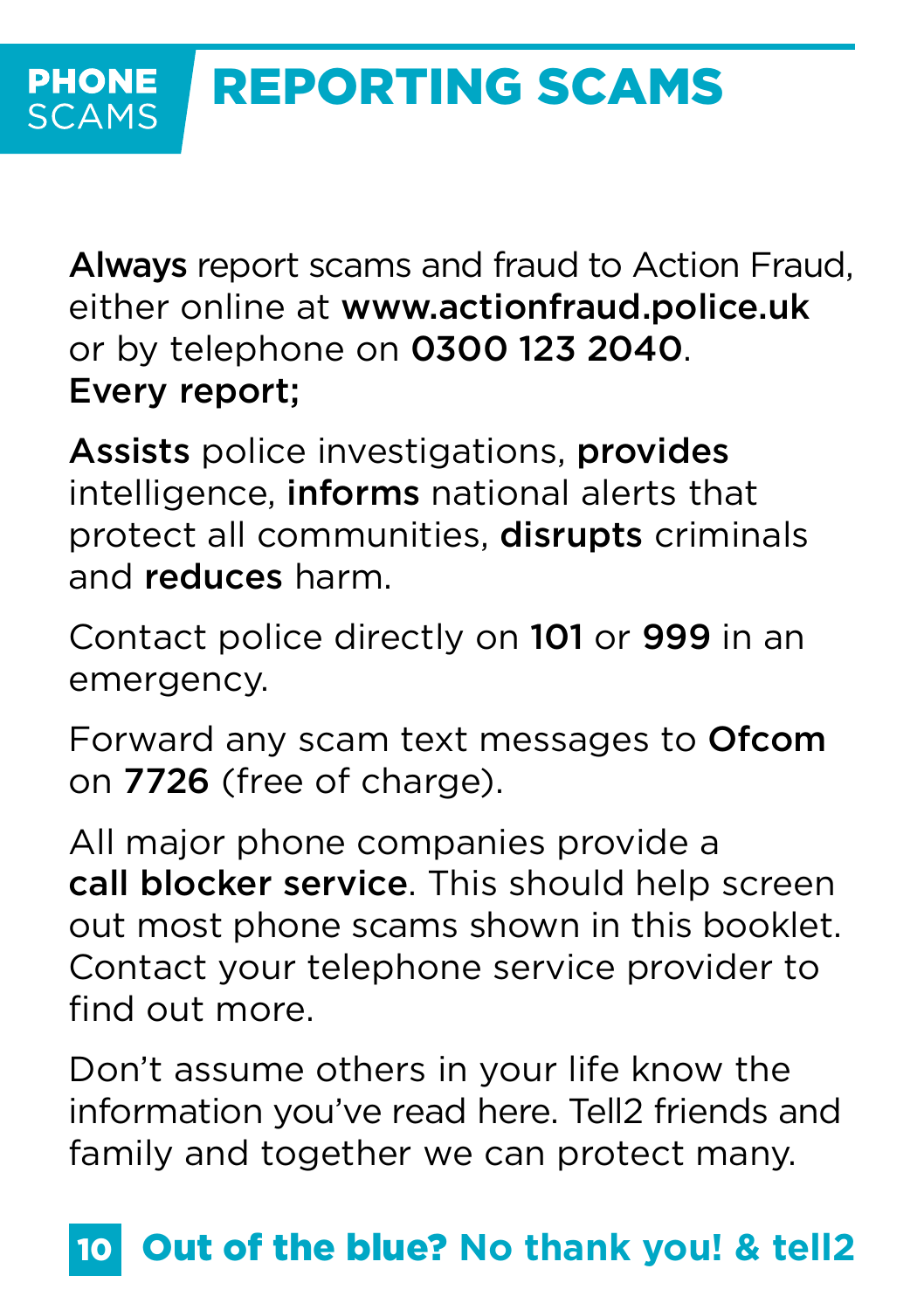### ALSO AVAILABLE **PHONE SCAMS**

To contact the Met Police Cyber Crime Prevention Team email cyberprotect@met.police.uk or call 020 7230 8129.

For more information visit https://www.met.police.uk/fraud

For our literature and videos visit https://www.met.police.uk/littlemedia